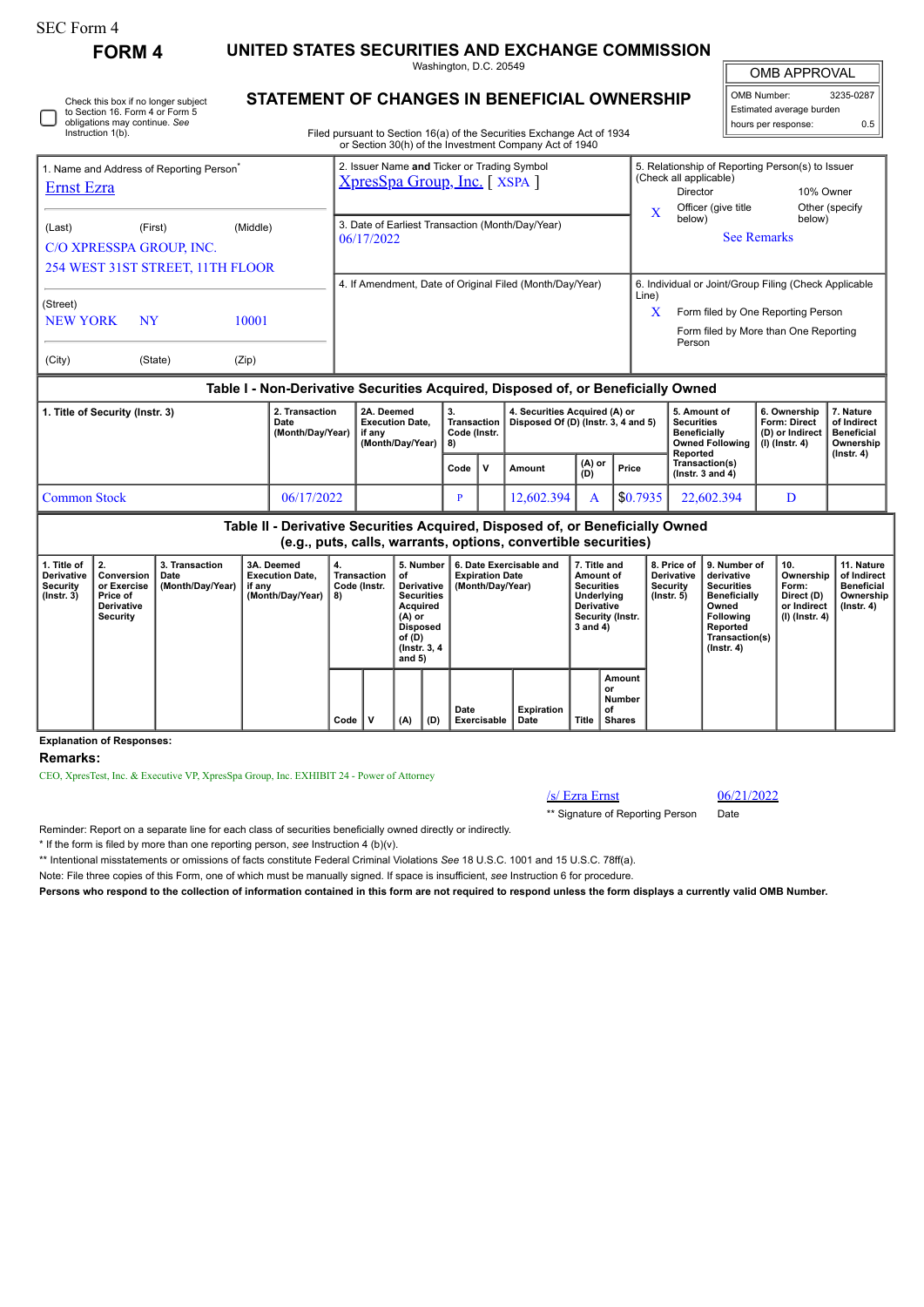SECTION 16 - EXHIBIT 24

POWER OF ATTORNEY

Know all by these presents that the undersigned hereby constitutes and appoints Cara Soffer and her successors in office and designees, signing singly, the undersigned's true and lawful attorney-in-fact to:

 (1) prepare, execute in the undersigned's name and on the undersigned's behalf, and submit to the U.S. Securities and Exchange Commission (the "SEC") a Form ID, including amendments thereto, and any other documents necessary or appropriate to obtain codes and passwords enabling the undersigned to make electronic filings with the SEC of reports required by Section 16(a) of the Securities Exchange Act of 1934 or any rule or regulation of the SEC;

 (2) execute and file for and on behalf of the undersigned, in the undersigned's capacity as an officer and/or director of XpresSpa Group, Inc. (the "Company"), Forms 3, 4 and 5 in accordance with Section 16(a) of the Securities Exchange Act of 1934 and the rules thereunder;

 (3) do and perform any and all acts for and on behalf of the undersigned which may be necessary or desirable to complete and execute any such Form 3, 4, or 5, complete and execute any amendment or amendments thereto, and timely file such form with the United States Securities and Exchange Commission and any stock exchange or similar authority; and

 (4) take any other action of any type whatsoever in connection with the foregoing which, in the opinion of such attorney-in-fact, may be of benefit to, in the best interest of, or legally required by, the undersigned, it being understood that the documents executed by such attorney-in-fact on behalf of the undersigned pursuant to this Power of Attorney shall be in such form and shall contain such terms and conditions as such attorney-in-fact may approve in such attorney-in fact's discretion.

The undersigned hereby grants to such attorney-in-fact full power and authority to do and perform any and every act and thing whatsoever requisite, necessary, or proper to be done in the exercise of any of the rights and